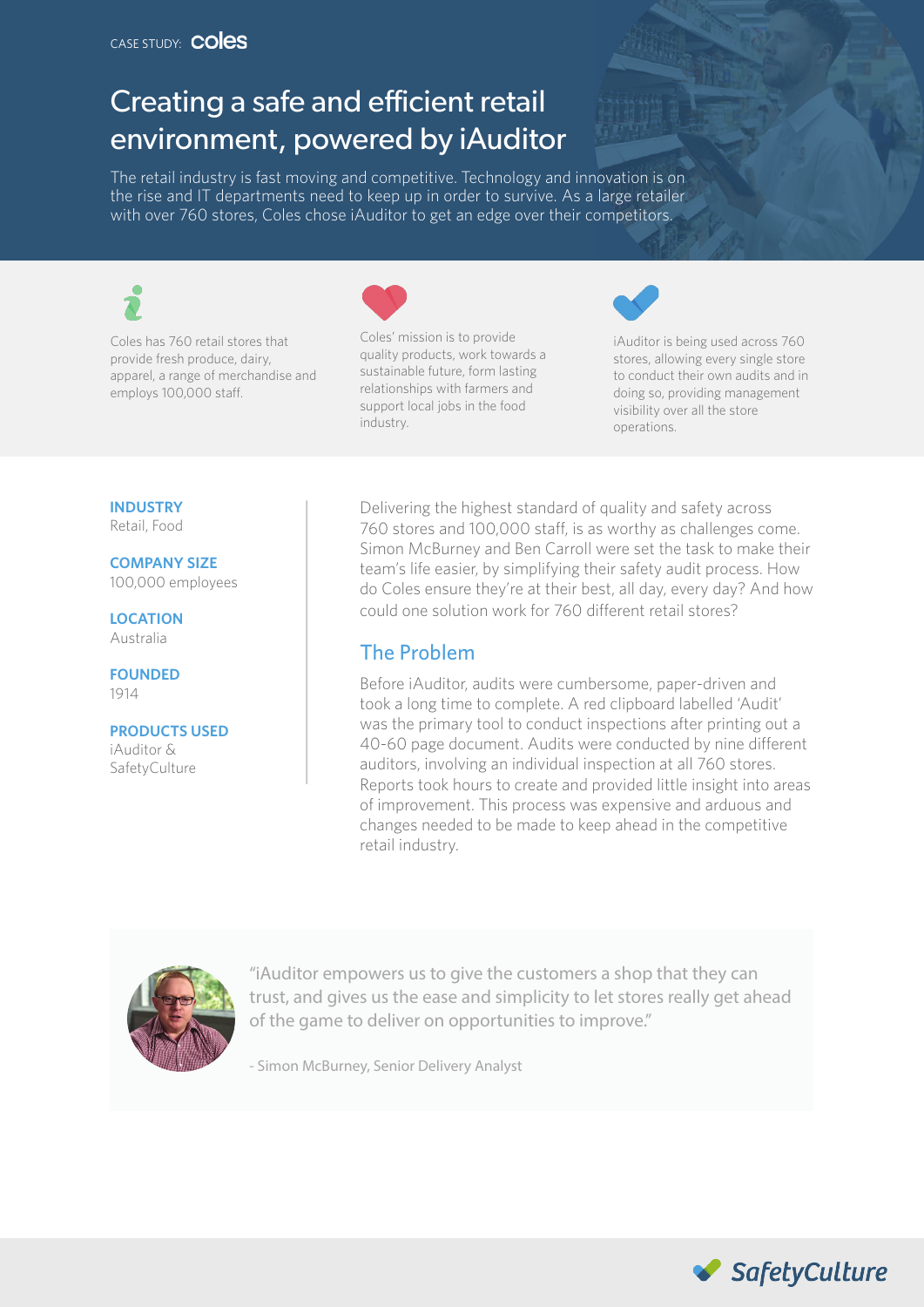

*Simon McBurney performs an inspection with iAuditor*

### The Solution

Simon McBurney knows this outdated system all too well, having worked at Coles for the last 16 years as their Senior Delivery Analyst. After looking at their internal auditing process, Simon wanted to find out if there was a digital solution to this problem after recognising the profound impact smartphones could have on his personal life.

"We went through the process and looked at traditional audit programs and thought what could we do?"

"iAuditor is like nothing I've ever seen or experienced before."



"iAuditor empowers us to give the customers a shop that they can trust, and gives us the ease and simplicity to let stores really get ahead of the game to deliver on opportunities to improve."

- Simon McBurney, Senior Delivery Analyst

iAuditor allowed the Coles team in over 760 shops to assess themselves and use the app for their national self-assessment. In Coles today, all store managers are doing their audits on a monthly, weekly and daily basis, providing management with live visibility over the entire organisation.

Having staff engaged with the tools has resulted in managers becoming involved in the discussion and future advancement of the stores, and, gives Coles the opportunity to respond quickly to areas of non-compliance.

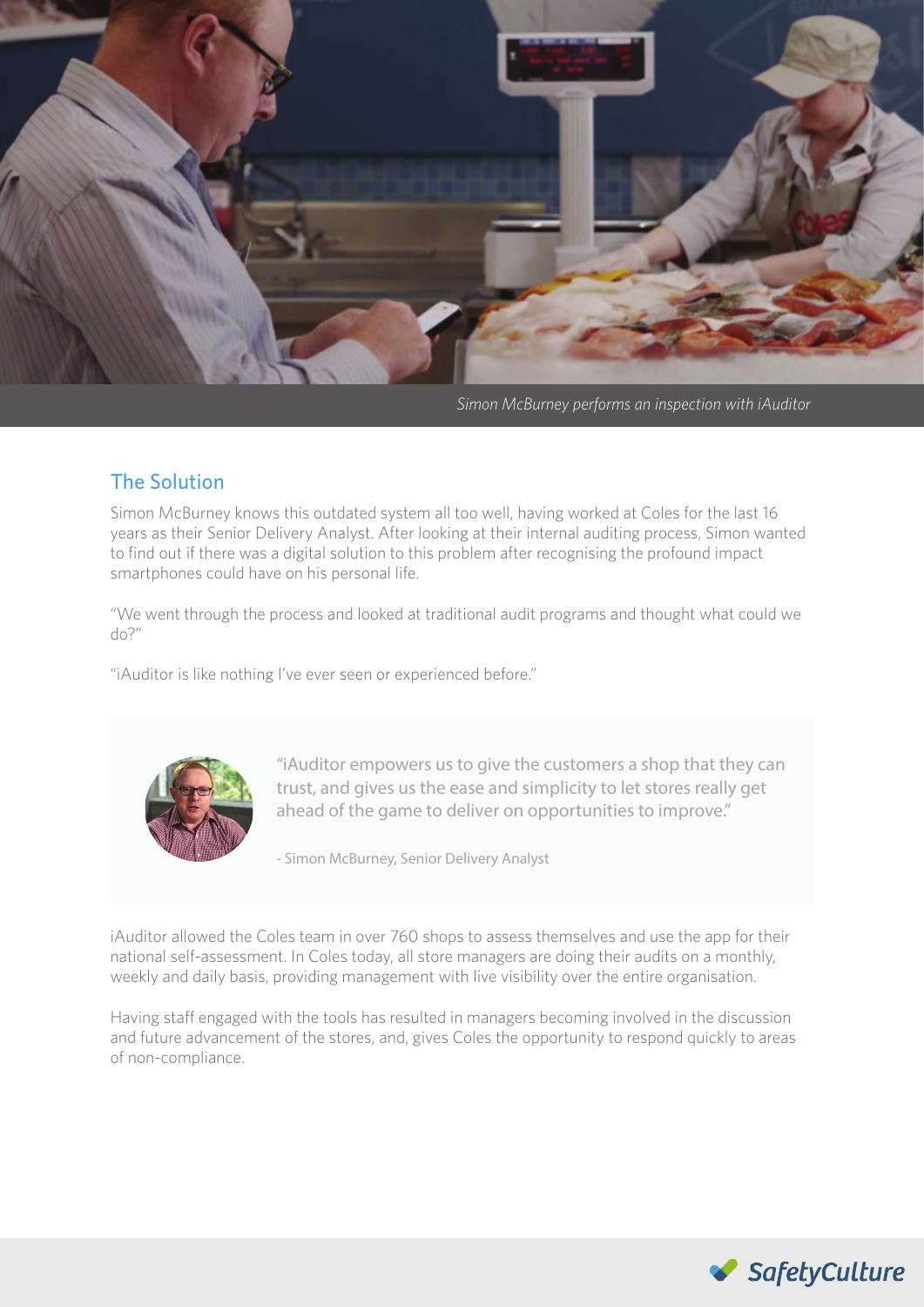

*Coles worker using iAuditor* 

## Rolling out iAuditor across 760 stores

Simon and his team asked themselves - how can we get this audit paper online? How can we make it an actionable tool to make it an easy experience and coach the team into great operating standards?

"One of our slogans at Coles is 'A Little Better Every Day. An important asset of retail life is to be able to reflect over your shoulder, but we weren't giving our staff the right tools to do that."

"That was why iAuditor was so good because we could grab it and really start to learn."



"Getting iAuditor out to 760-plus shops, with so many employees changing control, to be perfectly honest, it was pretty easy. It's not often you get that in a roll out of this magnitude. We rolled it out in a matter of weeks."

- Simon McBurney, Senior Delivery Analyst

Ben wanted something to make life easier for his 100,000 staff across Australia, while breaking through barriers of age and technical ability.

"People who are hesitant to use technology find iAuditor easy to use due to its simplicity."

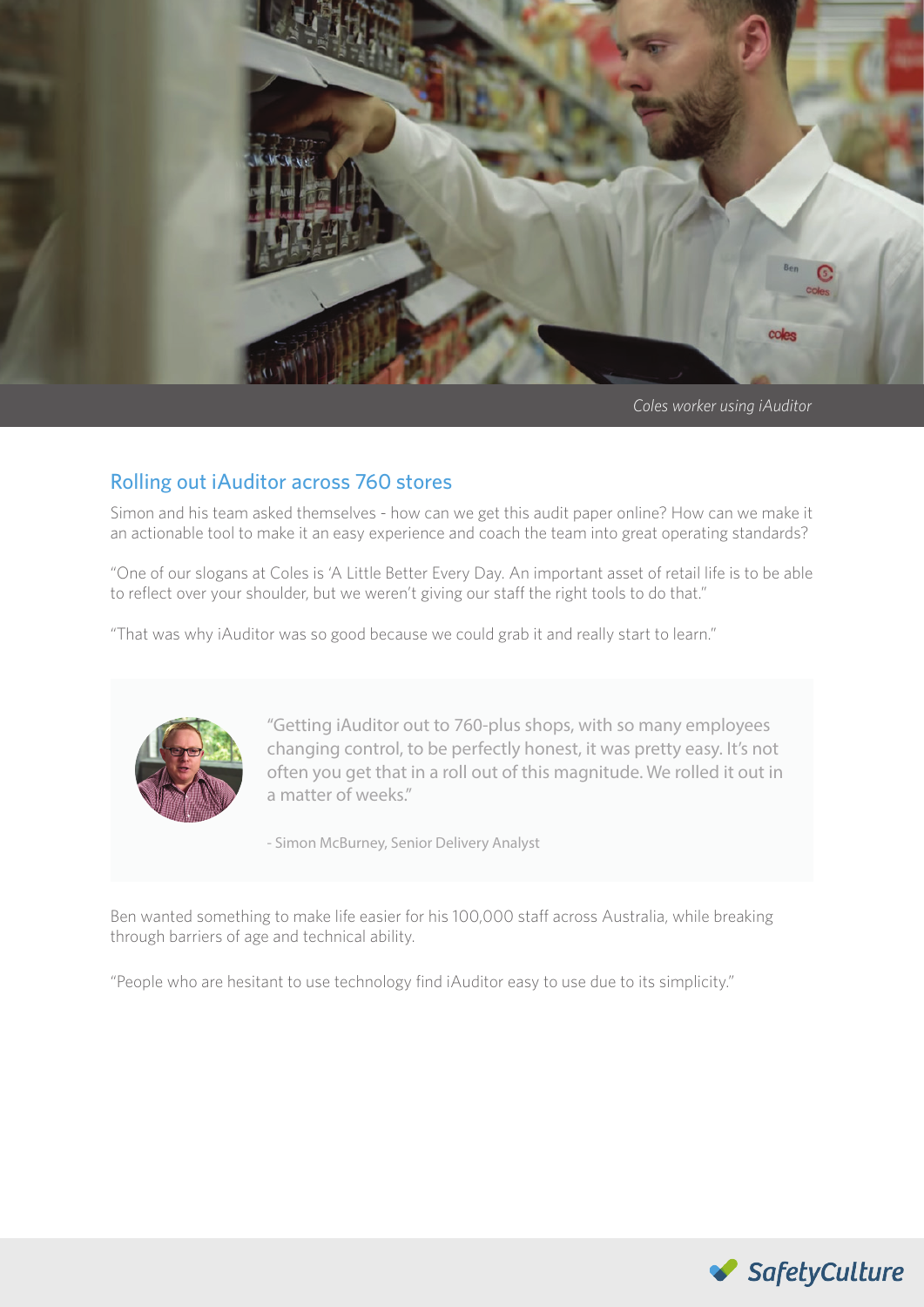

*Simon McBurney performs an inspection with iAuditor*



"iAuditor has got us talking about where the future lies and how tools like iAuditor can help us improve."

- Ben Carroll, Coles Delivery Analyst

### Food safety

iAuditor along with SafetyCulture, not only allows the store to operate efficiently, but also ensures they are compliant with food safety legislation and laws that are vital to creating a safe environment.

"We had to deliver a product that resonates beyond the store manager as well. We believe we've hit the mark with the solution, helping them manage the shop and ultimately giving customers a store they can trust."

"To be able to equip the stores to quickly and easily reflect where they need to be and the improvement they need to make so that we can absolutely 100% guarantee a shop you can trust when you come to Coles in all different locations. That's where iAuditor comes in and gives you that simple way to achieve that."

### iAuditor's versatility and the future for Coles

iAuditor is being used in ways the Coles team never imagined. Simon and Ben are constantly surprised at how the store managers are coming up with new ways to use the app and manage the overall safety of each individual store.